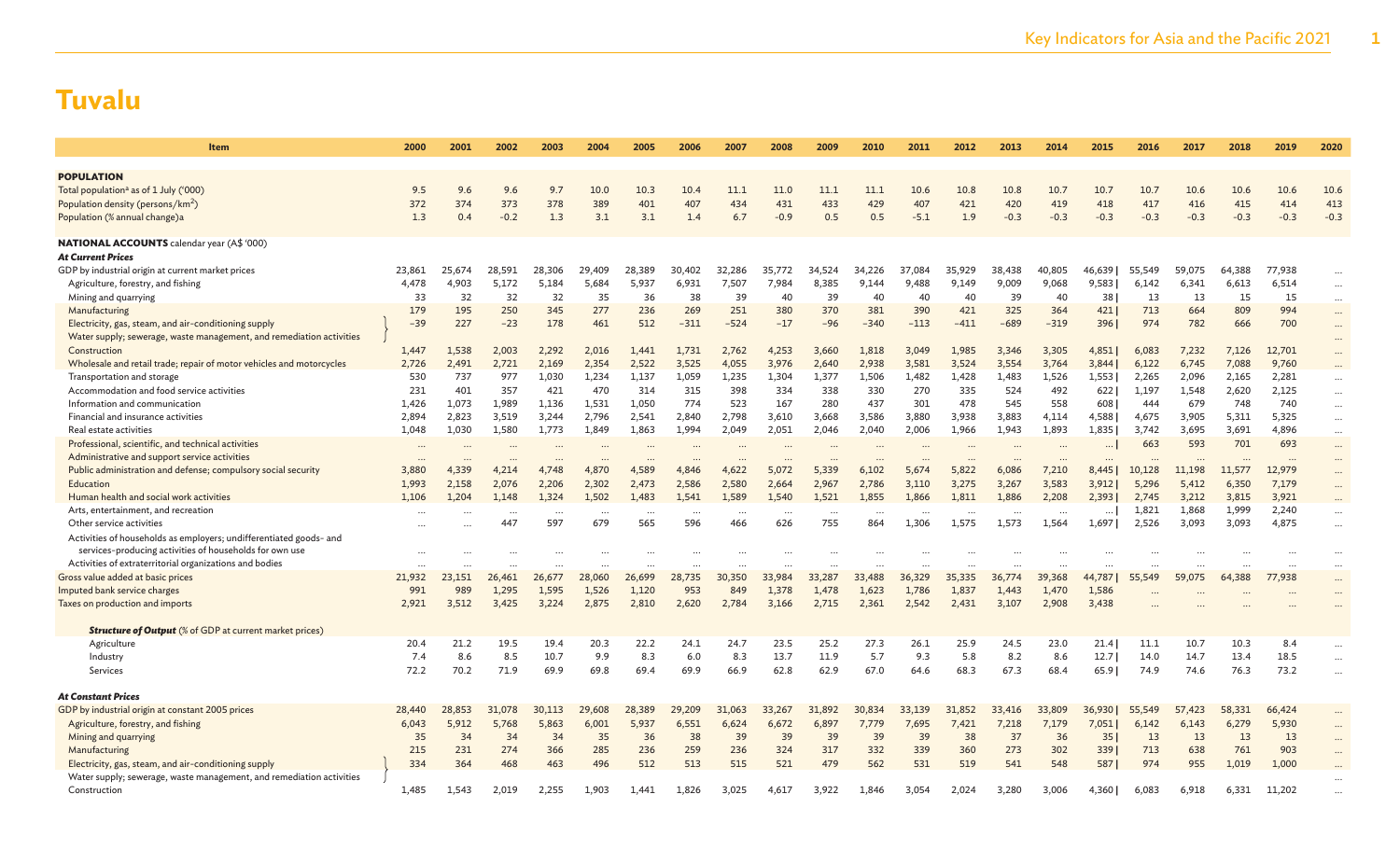| Item                                                                 | 2000                  | 2001           | 2002                  | 2003                  | 2004             | 2005            | 2006            | 2007            | 2008            | 2009                                         | 2010             | 2011           | 2012              | 2013                                 | 2014           | 2015              | 2016            | 2017            | 2018            | 2019            | 2020                 |
|----------------------------------------------------------------------|-----------------------|----------------|-----------------------|-----------------------|------------------|-----------------|-----------------|-----------------|-----------------|----------------------------------------------|------------------|----------------|-------------------|--------------------------------------|----------------|-------------------|-----------------|-----------------|-----------------|-----------------|----------------------|
|                                                                      |                       |                |                       |                       |                  |                 |                 |                 |                 |                                              |                  |                |                   |                                      |                |                   |                 |                 |                 |                 |                      |
| Wholesale and retail trade; repair of motor vehicles and motorcycles | 3,150                 | 2,752          | 2,959                 | 2,299                 | 2.436            | 2,522           | 2.221           | 2.888           | 2,856           | 1.920                                        | 2.114            | 2,380          | 2,255             | 2,140                                | 2,286          | 2,429             | 6,122           | 6,259           | 5,883           | 7,994           |                      |
| Transportation and storage                                           | 1,053                 | 1,066          | 1,089                 | 1,119                 | 1,130            | 1,137           | 1,116           | 1,130           | 1,124           | 1,144                                        | 1,146            | 1,334          | 1,295             | 1,280                                | 1,233          | 1,356             | 2,265           | 2,418           | 2,303           | 2,418           | $\ddots$             |
| Accommodation and food service activities                            | 366                   | 357            | 395                   | 465                   | 420              | 314             | 264             | 282             | 364             | 386                                          | 422              | 438            | 501               | 503                                  | 421            | 656               | 1,197           | 1,327           | 2,308           | 1,777           | $\ddots$             |
| Information and communication                                        | 1,019                 | 867            | 1,423                 | 1,141                 | 1,569            | 1,050           | 835             | 650             | 535             | 615                                          | 648              | 623            | 434               | 450                                  | 519            | 622               | 444             | 594             | 660             | 660             | $\ddots$             |
| Financial and insurance activities                                   | 3.473                 | 3.344          | 3.858                 | 3.442                 | 2.886            | 2.541           | 2.743           | 2.649           | 3.081           | 3.139                                        | 3.127            | 3.367          | 3.369             | 3.257                                | 3.414          | 3.541             | 4,675           | 4,261           | 5,080           | 4.829           |                      |
| Real estate activities                                               | 1,836                 | 1,805          | 1,770                 | 1,773                 | 1,849            | 1,863           | 1,994           | 2,049           | 2,051           | 2,046                                        | 2,040            | 2,006          | 1,966             | 1,943                                | 1,893          | 1,835             | 3,742           | 3,695           | 3,691           | 3,725           | $\cdots$             |
| Professional, scientific, and technical activities                   |                       |                |                       |                       |                  |                 |                 |                 |                 |                                              |                  |                |                   | $\ddotsc$                            |                | $\ldots$          | 663             | 569             | 659             | 630             | $\ddots$             |
| Administrative and support service activities                        |                       |                |                       | $\ddotsc$             |                  |                 | $\cdots$        |                 |                 |                                              |                  |                |                   | $\ddotsc$                            |                | $\ddotsc$         | $\cdots$        | $\cdot \cdot$   |                 |                 | $\cdots$             |
| Public administration and defense; compulsory social security        | 3,932<br>2,038        | 4,228<br>2,323 | 4,450<br>2,457        | 4,607<br>2,454        | 4,560<br>2,445   | 4,589<br>2,473  | 4,731<br>2,448  | 4,756<br>2,475  | 4,955<br>2,501  | 5,041<br>2,621                               | 5,109<br>2,484   | 5,078          | 5,284<br>2,776    | 5,374<br>2,952                       | 5,723<br>2,943 | 6,155             | 10,128<br>5,296 | 10,711<br>5,311 | 10,377<br>5,532 | 10,822<br>5,641 | $\ldots$             |
| Education<br>Human health and social work activities                 | 1,259                 | 1,289          | 1,317                 | 1,474                 | 1.494            | 1,483           | 1,528           | 1,526           | 1,669           | 1,710                                        | 1,859            | 2,756<br>1,808 | 1,732             | 1,751                                | 1,739          | 3,144<br>1,896    | 2,745           | 3,043           | 3,104           | 3,238           | $\cdots$             |
| Arts, entertainment, and recreation                                  |                       |                |                       |                       |                  |                 |                 |                 |                 |                                              |                  |                |                   |                                      |                |                   | 1,821           | 1,794           | 1,879           | 2,035           | $\cdots$             |
| Other service activities                                             | $\cdots$              |                | $\cdots$<br>490       | $\cdots$<br>634       | $\ddotsc$<br>701 | $\ddots$<br>565 | $\cdots$<br>574 | $\cdots$<br>439 | $\cdots$<br>534 | $\cdots$<br>646                              | $\ddotsc$<br>754 | 1,133          | $\cdots$<br>1,348 | $\cdots$<br>1,319                    | 1,298          | $\cdots$<br>1,365 | 2,526           | 2,775           | 2,452           | 3,607           | $\cdots$<br>$\ddots$ |
| Activities of households as employers; undifferentiated goods- and   |                       |                |                       |                       |                  |                 |                 |                 |                 |                                              |                  |                |                   |                                      |                |                   |                 |                 |                 |                 |                      |
| services-producing activities of households for own use              |                       |                |                       |                       |                  |                 |                 |                 |                 |                                              |                  |                |                   |                                      |                |                   |                 |                 |                 |                 |                      |
| Activities of extraterritorial organizations and bodies              |                       |                |                       |                       |                  |                 |                 |                 |                 |                                              |                  |                |                   |                                      |                |                   |                 |                 |                 |                 |                      |
| Gross value added at basic prices                                    | 26,238                | 26,114         | 28,769                | 28,387                | 28,210           | 26,699          | 27,645          | 29,285          | 31,846          | 30,922                                       | 30,260           | 32.579         | 31,321            | 32,319                               | 32,539         | 35,373            | 55,549          | 57,423          | 58,331          | 66,424          | $\ddotsc$            |
| Imputed bank service charges                                         | 1,190                 | 1,172          | 1,419                 | 1,693                 | 1,575            | 1,120           | 918             | 800             | 1,176           | 1,265                                        | 1,415            | 1,550          | 1,572             | 1,211                                | 1,220          | 1,276             |                 |                 |                 |                 | $\ddotsc$            |
| Taxes less subsidies on production and imports                       | 3,391                 | 3,911          | 3,728                 | 3,418                 | 2,974            | 2,810           | 2,482           | 2,578           | 2,597           | 2,235                                        | 1,989            | 2,110          | 2,102             | 2,307                                | 2,490          | 2,834             |                 |                 |                 |                 | $\ddotsc$            |
|                                                                      |                       |                |                       |                       |                  |                 |                 |                 |                 |                                              |                  |                |                   |                                      |                |                   |                 |                 |                 |                 |                      |
| <b>Growth of Output</b> (% annual change)                            |                       |                |                       |                       |                  |                 |                 |                 |                 |                                              |                  |                |                   |                                      |                |                   |                 |                 |                 |                 |                      |
| GDP                                                                  |                       | 1.5            | 7.7                   | $-3.1$                | $-1.7$           | $-4.1$          | 2.9             | 6.3             | 7.1             | $-4.1$                                       | $-3.3$           | 7.5            | $-3.9$            | 4.9                                  | 1.2            | 9.2               |                 |                 |                 |                 |                      |
| Agriculture                                                          | $\ddots$              | $-2.2$         | $-2.4$                | 1.6                   | 2.4              | $-1.1$          | 10.3            | 1.1             | 0.7             | 3.4                                          | 12.8             | $-1.1$         | $-3.6$            | $-2.7$                               | $-0.5$         | $-1.8$            |                 |                 |                 |                 |                      |
| Industry                                                             | $\cdots$              | 5.0            | 28.6                  | 11.6                  | $-12.8$          | $-18.2$         | 18.5            | 44.7            | 44.2            | $-13.5$                                      | $-41.6$          | 42.5           | $-25.8$           | 40.5                                 | $-5.8$         | 36.7              |                 |                 |                 |                 |                      |
| Services                                                             |                       | $-0.5$         | 12.1                  | $-4.0$                | 0.4              | $-4.9$          | $-0.4$          | 2.1             | 4.4             | $-2.1$                                       | 2.3              | 6.2            | 0.2               | 0.0                                  | 2.4            | 7.1               |                 |                 |                 |                 |                      |
| <b>At Current Market Prices</b>                                      |                       |                |                       |                       |                  |                 |                 |                 |                 |                                              |                  |                |                   |                                      |                |                   |                 |                 |                 |                 |                      |
| Per capita GDP                                                       | 2,501                 | 2,681          | 2,990                 | 2,924                 | 2,947            | 2,760           | 2,914           | 2,901           | 3,242           | 3,112                                        | 3,070            | 3,504          | 3,332             | 3,574                                | 3,804          | 4,359             |                 |                 |                 |                 |                      |
|                                                                      |                       |                |                       |                       |                  |                 |                 |                 |                 |                                              |                  |                |                   |                                      |                |                   |                 |                 |                 |                 |                      |
| <b>PRODUCTION INDEX</b> period averages                              |                       |                |                       |                       |                  |                 |                 |                 |                 |                                              |                  |                |                   |                                      |                |                   |                 |                 |                 |                 |                      |
| Agriculture; 2014-2016 = 100                                         | 85.7                  | 84.1           | 88.2                  | 90.3                  | 89.4             | 90.7            | 91.4            | 94.4            | 94.4            | 96.0                                         | 94.6             | 95.6           | 97.7              | 100.0                                | 99.0           | 100.4             | 100.6           | 101.4           | 102.2           | 102.8           |                      |
|                                                                      |                       |                |                       |                       |                  |                 |                 |                 |                 |                                              |                  |                |                   |                                      |                |                   |                 |                 |                 |                 |                      |
| <b>ENERGY</b> annual values                                          |                       |                |                       |                       |                  |                 |                 |                 |                 |                                              |                  |                |                   |                                      |                |                   |                 |                 |                 |                 |                      |
| Electricity (kWh '000)                                               |                       |                |                       |                       |                  |                 |                 |                 |                 |                                              |                  |                |                   |                                      |                |                   |                 |                 |                 |                 |                      |
| Consumption                                                          | 2,759                 | 3,005          | 3.859                 | 3.822                 | 4.121            | 4.226           | 4.235           | 4.300           | 4.500           | 4.590                                        | 5.390            | 5,080          | 4.893             | 5.153                                | 5.214          | 5.654             | 6,718           | 6,648           | 6,914           | 7,191           |                      |
|                                                                      |                       |                |                       |                       |                  |                 |                 |                 |                 |                                              |                  |                |                   |                                      |                |                   |                 |                 |                 |                 |                      |
| <b>PRICE INDEXES</b> period averages; November 2019 = 100            |                       |                |                       |                       |                  |                 |                 |                 |                 |                                              |                  |                |                   |                                      |                |                   |                 |                 |                 |                 |                      |
| Consumer (national)                                                  | 59.8                  | 60.7           | 63.8                  | 65.6                  | 67.2             | 69.3            | 72.2            | 73.9            | 81.6            | 81.4                                         | 79.9             | 80.3           | 81.4              | 83.0                                 | 84.0           | 86.6              | 89.6            | 93.3            | 95.3            | 98.7            | 100.2                |
| Food and nonalcoholic beverages                                      | 52.1                  | 54.8           | 56.9                  | 61.1                  | 62.9             | 66.3            | 69.3            | 71.6            | 81.9            | 85.8                                         | 80.7             | 81.4           | 81.5              | 81.6                                 | 82.1           | 85.5              | 88.4            | 92.3            | 95.4            | 98.8            | 99.4                 |
| Alcoholic beverages, tobacco, and narcotics<br>Clothing and footwear | 57.0<br>72.9          | 58.9<br>66.8   | 57.0<br>78.9          | 56.3<br>81.4          | 58.7<br>82.9     | 61.4            | 61.7<br>93.4    | 62.8<br>116.0   | 71.2<br>112.8   | 74.1<br>97.2                                 | 72.8<br>94.8     | 69.9<br>87.1   | 69.0<br>82.3      | 73.6<br>87.4                         | 71.6<br>88.2   | 77.7<br>89.8      | 84.8<br>89.6    | 86.6<br>90.2    | 89.1<br>90.2    | 99.2<br>100.0   | 101.1<br>113.5       |
| Housing, water, electricity, gas, and other fuelsb                   | 57.9                  | 58.6           | 69.4                  | 72.8                  | 73.6             | 84.1<br>75.9    | 78.5            | 77.4            | 84.9            | 79.4                                         | 80.7             | 81.7           | 82.9              | 84.6                                 | 86.8           | 87.0              | 89.6            | 89.6            | 90.9            | 94.8            | 101.0                |
| Furnishings, household equipment, and routine household maintenance  |                       |                |                       |                       |                  |                 |                 |                 |                 |                                              |                  |                |                   |                                      |                |                   |                 |                 |                 |                 |                      |
| Health                                                               | $\ddotsc$<br>$\ddots$ |                | $\ddotsc$<br>$\cdots$ | $\ddotsc$<br>$\cdots$ | $\ddotsc$        | $\ddots$        | $\ddots$        | $\ddots$        |                 | $\ddot{\phantom{a}}$<br>$\ddot{\phantom{a}}$ | $\ddotsc$        |                | $\ddots$          | $\overline{\phantom{a}}$<br>$\ddots$ | $\ddots$       | $\ddots$          | $\ddotsc$<br>   |                 |                 |                 |                      |
| Transport                                                            | 54.1                  | 57.1           | 57.2                  | 55.4                  | 57.0             | 56.5            | 63.5            | 65.4            | 85.3            | 74.7                                         | 73.4             | 75.3           | 78.8              | 82.6                                 | 86.0           | 89.5              | 90.2            | 99.0            | 103.4           | 103.2           | 96.4                 |
| Communication                                                        |                       |                |                       |                       |                  |                 |                 |                 |                 |                                              |                  |                |                   |                                      |                |                   |                 |                 |                 |                 |                      |
| Recreation and culture                                               |                       |                |                       |                       |                  |                 |                 |                 |                 |                                              |                  |                |                   |                                      |                |                   |                 |                 |                 |                 |                      |
|                                                                      |                       |                |                       |                       |                  |                 |                 |                 |                 |                                              |                  |                |                   |                                      |                |                   |                 |                 |                 |                 |                      |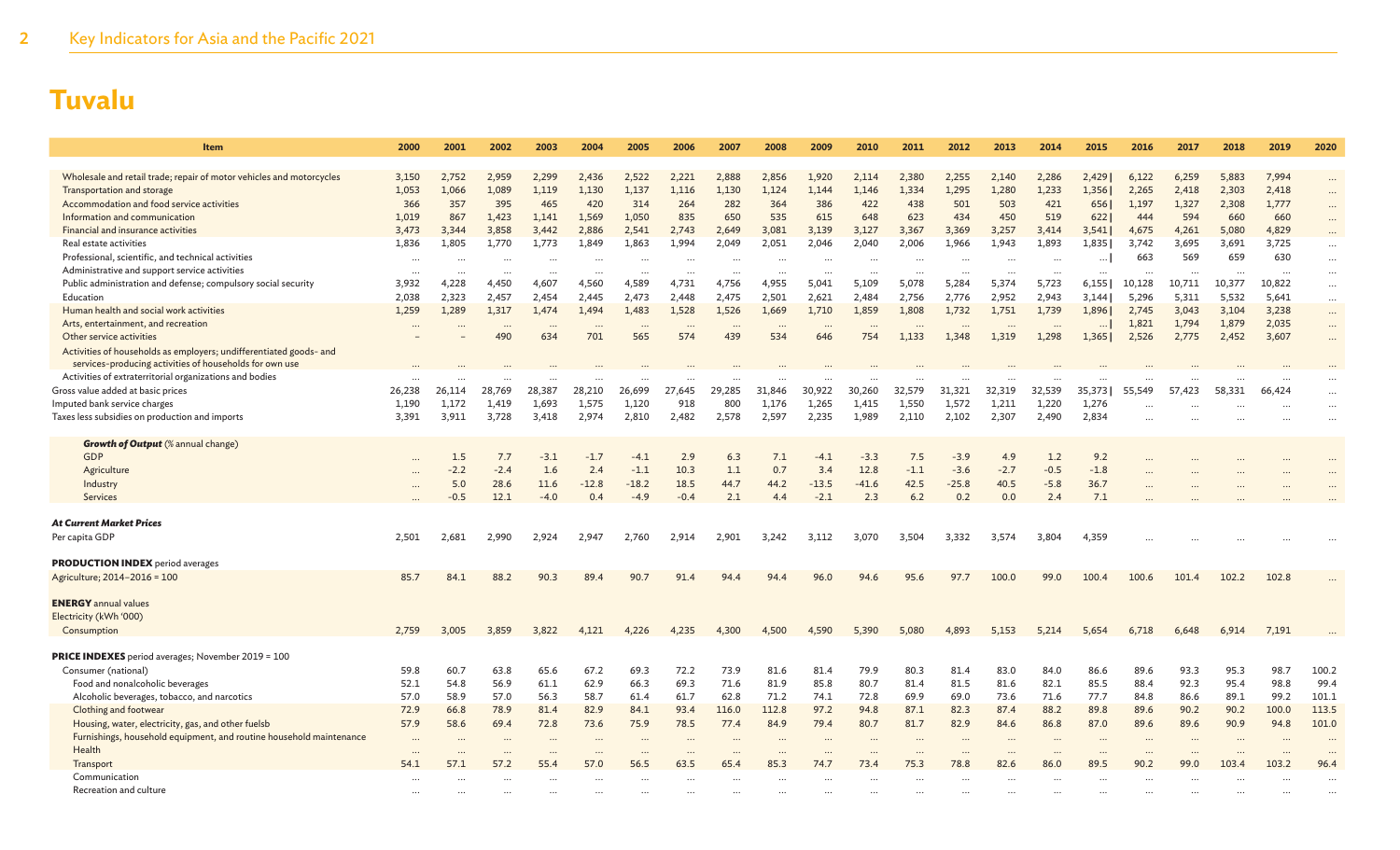| <b>Item</b>                                                         | 2000      | 2001 | 2002      | 2003      | 2004      | 2005     | 2006      | 2007      | 2008     | 2009      | 2010      | 2011     | 2012      | 2013     | 2014            | 2015                 | 2016     | 2017      | 2018     | 2019          | 2020                 |
|---------------------------------------------------------------------|-----------|------|-----------|-----------|-----------|----------|-----------|-----------|----------|-----------|-----------|----------|-----------|----------|-----------------|----------------------|----------|-----------|----------|---------------|----------------------|
| Education                                                           | $\ddotsc$ |      |           |           |           |          |           |           |          |           |           |          |           |          |                 |                      |          |           |          |               |                      |
| <b>Restaurants and hotels</b>                                       | $\ddots$  |      |           |           |           |          |           |           |          |           |           |          |           |          |                 |                      |          |           |          |               |                      |
| Miscellaneous goods and servicesc                                   | 94.9      | 83.5 | 90.0      | 85.2      | 84.6      | 85.3     | 85.7      | 85.2      | 72.6     | 73.6      | 81.4      | 84.5     | 90.5      | 92.5     | 92.7            | 94.6                 | 98.3     | 107.1     | 104.5    | 101.9         | 103.0                |
| Implicit GDP deflator; 2005 = 100                                   | 83.9      | 89.0 | 92.0      | 94.0      | 99.3      | 100.0    | 104.1     | 103.9     | 107.5    | 108.3     | 111.0     | 111.9    | 112.8     | 115.0    | 120.7           | 126.3                | 100.0    | 102.9     | 110.4    | 117.3         | $\ddotsc$            |
| Price Indexes (% annual change)                                     |           |      |           |           |           |          |           |           |          |           |           |          |           |          |                 |                      |          |           |          |               |                      |
| Consumer price index (national)                                     | 3.9       | 1.5  | 5.1       | 2.9       | 2.4       | 3.2      | 4.2       | 2.3       | 10.4     | $-0.3$    | $-1.9$    | 0.5      | 1.4       | 2.0      | 1.1             | 3.1                  | 3.5      | 4.1       | 2.2      | 3.5           | 1.6                  |
| Food and nonalcoholic beverages price index (national)              | 1.1       | 5.3  | 3.9       | 7.4       | 2.8       | 5.5      | 4.4       | 3.4       | 14.4     | 4.7       | $-5.9$    | 0.8      | 0.2       | 0.1      | 0.6             | 4.0                  | 3.4      | 4.5       | 3.3      | 3.5           | 0.6                  |
| Implicit GDP deflator                                               | $\cdots$  | 6.1  | 3.4       | 2.2       | 5.7       | 0.7      | 4.1       | $-0.1$    | 3.5      | 0.7       | 2.5       | 0.8      | 0.8       | 2.0      | 4.9             | 4.6                  | $\ddots$ | 2.9       | 7.3      | 6.3           | $\ldots$             |
| <b>GOVERNMENT FINANCE</b> fiscal year ending 31 December (A\$ '000) |           |      |           |           |           |          |           |           |          |           |           |          |           |          |                 |                      |          |           |          |               |                      |
| <b>Central Government</b>                                           |           |      |           |           |           |          |           |           |          |           |           |          |           |          |                 |                      |          |           |          |               |                      |
| Revenue                                                             |           |      |           |           |           |          |           |           |          |           |           |          | 37,834    | 47,376   | 57,299          | 85,830               | 85,923   |           |          |               |                      |
| <b>Taxes</b>                                                        |           |      |           |           |           |          |           |           |          |           |           |          | 10,222    | 13,346   | 12,270          | 15,419               | 14,913   |           |          |               |                      |
| Taxes on income, profits, and capital gains                         |           |      |           |           |           |          |           |           |          |           |           |          |           |          |                 |                      |          |           |          |               |                      |
| Payable by individuals                                              |           |      |           |           |           |          |           |           |          |           |           |          |           |          |                 |                      |          |           |          |               |                      |
| Payable by corporations and other enterprises                       |           |      |           |           |           |          |           |           |          |           |           |          |           |          |                 |                      |          |           |          |               |                      |
| Other taxes on income, profits, and capital gains                   |           |      |           |           |           |          |           |           |          |           |           |          |           |          |                 |                      |          |           |          |               | $\cdots$             |
| Taxes on payroll and workforce                                      |           |      |           |           |           | $\cdots$ | $\ddotsc$ |           | $\cdots$ | $\ddots$  |           | $\cdots$ | $\ddots$  |          | $\cdots$        | $\ddots$             |          |           |          | $\ddotsc$     | $\cdots$             |
| Taxes on property                                                   | $\ddotsc$ |      | $\ddotsc$ | $\ddotsc$ | $\cdots$  | $\cdots$ | $\ddotsc$ | $\ddotsc$ | $\cdots$ | $\cdots$  |           |          | $\cdots$  |          | $\cdots$        | $\ddotsc$            |          | $\cdots$  | $\cdots$ | $\cdots$      | $\cdots$             |
| Taxes on goods and services                                         | $\ddotsc$ |      | $\ddotsc$ |           |           | $\cdots$ | $\ddotsc$ |           | $\cdots$ | $\ddotsc$ |           | $\cdots$ | $\ddotsc$ |          | $\cdots$        | $\ddotsc$            |          |           | $\cdots$ |               |                      |
| Taxes on international trade and transaction                        |           |      |           |           |           |          |           |           |          |           |           |          |           |          |                 |                      |          |           |          |               | $\ddot{\phantom{a}}$ |
| Other taxes                                                         |           |      |           |           |           |          |           |           |          |           |           |          |           |          |                 |                      |          |           |          |               |                      |
| Social contributions                                                |           |      |           |           |           |          |           |           |          |           |           |          |           |          |                 |                      |          |           |          |               |                      |
| Grants                                                              |           |      |           |           |           |          |           |           |          |           |           |          | 16,107    | 13,471   | 26,245          | 37,534               | 29,940   |           |          |               |                      |
| Other revenue                                                       |           |      |           |           |           |          |           |           |          |           |           |          | 11,505    | 20,559   | 18,784          | 32,877               | 41,070   |           |          |               |                      |
| Expense                                                             |           |      |           |           |           |          |           |           |          |           | $\ddotsc$ | $\cdots$ | 33,061    | 35,860   | 43,529          | 54,582               | 64,850   | $\ddotsc$ |          |               |                      |
| Compensation of employees                                           |           |      |           |           |           |          |           |           |          | .         | $\cdots$  | $\cdots$ | 12,527    | 13,226   | 15,562          | 17,017               | 19,855   | $\cdots$  |          |               | $\ddots$             |
| Use of goods and services                                           |           |      |           |           |           | $\cdots$ |           |           | $\cdots$ |           | $\cdots$  | $\cdots$ | 14,782    | 14,654   | 17,570          | 27,545               | 30,448   | $\cdots$  |          | $\cdot \cdot$ | $\cdots$             |
|                                                                     |           |      |           |           |           | $\cdots$ |           |           | $\cdots$ | $\cdots$  | $\ldots$  | $\cdots$ |           |          |                 |                      |          | $\cdots$  |          | $\cdots$      | $\cdots$             |
| Consumption of fixed capital                                        | $\cdots$  |      |           |           | $\ddotsc$ | $\cdots$ |           | $\ddotsc$ | $\cdots$ | $\cdots$  | $\cdots$  | $\cdots$ | $\cdots$  | $\ddots$ | $\cdots$<br>531 | $\ddots$<br>94       | <br>98   | $\cdots$  | $\cdots$ | $\cdots$      | $\cdots$             |
| Interest<br><b>Subsidies</b>                                        |           |      |           |           |           |          |           |           |          |           |           |          | 113       | 148      |                 |                      |          | $\cdots$  |          |               | $\ddotsc$            |
|                                                                     |           |      |           |           |           |          |           |           |          |           |           |          |           | $\cdots$ |                 | $\ddot{\phantom{a}}$ |          |           |          |               |                      |
| Grants                                                              |           |      |           |           |           |          |           |           |          |           |           |          | 2,330     | 4,939    | 5,848           | 5,139                | 9,729    |           |          |               |                      |
| Social benefits                                                     |           |      |           |           |           |          |           |           |          |           |           |          | 231       | 227      | 311             | 315                  | 435      |           |          |               |                      |
| Other expense                                                       |           |      |           |           |           |          |           |           |          |           |           |          | 3,078     | 2,666    | 3,707           | 4,471                | 4,285    |           |          |               |                      |
| Net operating balance                                               |           |      |           |           |           |          |           |           |          |           |           |          |           | $\cdots$ | $\cdots$        | $\ddots$             | $\ddots$ |           |          |               |                      |
| Gross operating balance                                             |           |      |           |           |           |          |           |           |          |           | $\ddotsc$ |          | 4,773     | 11,516   | 13,770          | 31,248               | 21,073   |           |          |               | $\ddot{\phantom{a}}$ |
| <b>Transactions in Nonfinancial Assets</b>                          |           |      |           |           |           |          |           |           |          |           |           |          |           |          |                 |                      |          |           |          |               |                      |
| Net/gross investment in nonfinancial assets                         | $\cdots$  |      |           |           |           | $\cdots$ | $\cdots$  |           | $\cdots$ | $\cdots$  | $\cdots$  | $\cdots$ | 636       | 1,300    | 1,942           | 12,590               | 18,493   | $\cdots$  |          | $\cdots$      | $\cdots$             |
| <b>Fixed assets</b>                                                 | $\cdots$  |      |           |           |           |          |           |           | $\cdots$ | $\cdots$  | $\ddotsc$ |          | 636       | 1,300    | 1,942           | 12,590               | 18,493   | $\cdots$  |          |               |                      |
| Inventories                                                         |           |      |           |           |           |          |           |           |          | $\cdots$  |           | $\cdots$ | $\ddots$  |          |                 |                      |          |           |          |               | $\cdots$             |
| Valuables                                                           |           |      |           |           |           |          |           |           |          |           |           |          |           |          |                 |                      |          |           |          |               |                      |
| Nonproduced assets                                                  |           |      |           |           |           |          |           |           |          |           |           |          |           |          |                 |                      | $\cdots$ |           |          |               |                      |
| Expenditure                                                         |           |      |           |           |           |          |           |           |          |           |           |          | 33,697    | 37,160   | 45,471          | 67,172               | 83,343   |           |          |               |                      |
| Net lending/Net borrowing                                           |           |      |           |           |           |          |           |           |          |           |           |          | 4,137     | 10,216   | 11,828          | 18,658               | 2,580    |           |          |               |                      |
| Primary balance                                                     |           |      |           |           |           |          |           |           |          |           | $\ddotsc$ |          |           |          |                 |                      |          |           |          |               |                      |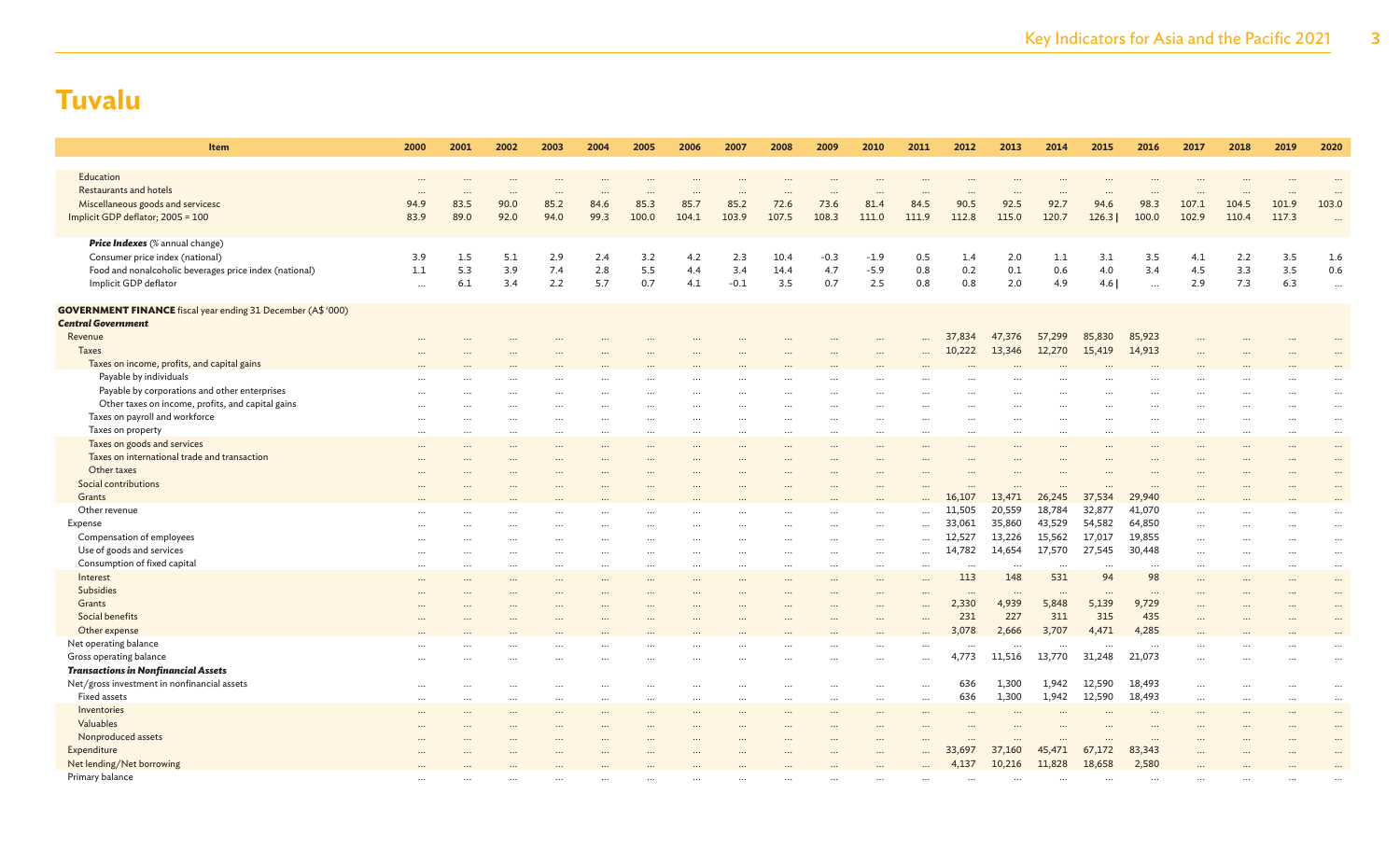| Item                                                                | 2000              | 2001              | 2002                | 2003          | 2004                | 2005                | 2006                | 2007                | 2008                | 2009          | 2010                | 2011          | 2012                | 2013                | 2014                | 2015          | 2016                | 2017          | 2018                | 2019                | 2020                |
|---------------------------------------------------------------------|-------------------|-------------------|---------------------|---------------|---------------------|---------------------|---------------------|---------------------|---------------------|---------------|---------------------|---------------|---------------------|---------------------|---------------------|---------------|---------------------|---------------|---------------------|---------------------|---------------------|
|                                                                     |                   |                   |                     |               |                     |                     |                     |                     |                     |               |                     |               |                     |                     |                     |               |                     |               |                     |                     |                     |
| <b>Transactions in Financial Assets and Liabilities (Financing)</b> |                   |                   |                     |               |                     |                     |                     |                     |                     |               |                     |               |                     |                     |                     |               |                     |               |                     |                     |                     |
| Net acquisition of financial assets                                 |                   |                   |                     |               |                     |                     |                     |                     |                     |               |                     | $\ddotsc$     | 4,079               | 12,461<br>12,484    | 14,660<br>14,757    | 15,675        | 182                 |               |                     |                     |                     |
| Domestic<br>External                                                | $\cdots$          |                   |                     |               |                     |                     |                     |                     |                     |               |                     |               | 4,086<br>$-7$       | $-23$               | $-98$               | 15,215<br>460 | $-4,531$<br>4,713   |               |                     |                     |                     |
| Net incurrence of liabilities                                       |                   |                   |                     |               |                     |                     |                     |                     |                     |               | $\ddotsc$           | $\sim$        | $-58$               | $-66$               | 2,499               | $-3,442$      | $-1,956$            | $\ddotsc$     |                     |                     |                     |
| Domestic                                                            |                   |                   |                     |               |                     |                     |                     |                     |                     |               |                     |               | 314                 | 379                 | 2,976               | $-2,901$      | $-1,421$            | $\cdots$      |                     |                     |                     |
| External                                                            | $\cdots$          |                   |                     |               |                     |                     |                     |                     |                     |               |                     |               | $-372$              | $-445$              | $-477$              | $-541$        | $-535$              |               |                     |                     |                     |
|                                                                     |                   |                   |                     |               |                     |                     |                     |                     |                     |               |                     |               |                     |                     |                     |               |                     |               |                     |                     |                     |
| <b>Government Finance</b> (% of GDP at current market prices)       |                   |                   |                     |               |                     |                     |                     |                     |                     |               |                     |               |                     |                     |                     |               |                     |               |                     |                     |                     |
| Revenue                                                             | $\cdots$          | $\ddots$          |                     |               | $\ddotsc$           |                     | $\ddotsc$           | $\cdots$            |                     |               |                     | $\ddotsc$     | 105.3               | 123.3               | 140.4               | 184.0         | 161.5               | $\cdots$      | $\cdots$            | $\cdots$            |                     |
| <b>Taxes</b>                                                        | $\cdots$          |                   |                     |               |                     |                     |                     |                     |                     |               | $\cdots$            |               | 28.5                | 34.7                | 30.1                | 33.1          | 28.0                | $\ddots$      |                     |                     |                     |
| Taxes payable by individuals                                        | $\cdots$          |                   |                     | $\ddotsc$     |                     | $\cdots$            | $\cdots$            |                     | $\cdots$            | $\cdots$      | $\cdots$            | $\cdots$      | $\cdots$            | $\cdots$            | $\ddotsc$           | $\cdots$      | $\cdots$            | $\cdots$      |                     | $\cdots$            | $\cdots$            |
| Taxes payable by corporations and other enterprises                 |                   |                   |                     |               |                     |                     |                     |                     |                     |               |                     |               |                     |                     |                     |               |                     |               |                     |                     |                     |
| Expenditure                                                         | $\cdots$          |                   |                     |               |                     |                     |                     |                     |                     |               |                     |               | 93.8                | 96.7                | 111.4               | 144.0         | 156.7               |               |                     |                     |                     |
| Net lending/Net borrowing                                           |                   |                   |                     |               |                     |                     |                     |                     |                     |               |                     |               | 11.5                | 26.6                | 29.0                | 40.0          | 4.8                 |               |                     |                     |                     |
| Primary balance                                                     |                   |                   |                     |               |                     |                     |                     |                     |                     |               |                     |               |                     |                     |                     |               |                     |               |                     |                     |                     |
|                                                                     |                   |                   |                     |               |                     |                     |                     |                     |                     |               |                     |               |                     |                     |                     |               |                     |               |                     |                     |                     |
| <b>Expenditure by Function</b>                                      |                   |                   |                     |               |                     |                     |                     |                     |                     |               |                     |               |                     |                     |                     |               |                     |               |                     |                     |                     |
| Total expenditure                                                   | $\cdots$          |                   | $\cdots$            | $\cdots$      | .                   | $\cdots$            | $\cdots$            |                     | $\cdots$            | $\cdots$      | $\cdots$            | $\ddotsc$     | 29.196              | 33,358              | 41,777              | 58,024        | 71,102              |               |                     | $\cdots$            | $\cdots$            |
| General public services                                             | $\cdots$          |                   |                     |               |                     | $\cdots$            |                     |                     |                     |               | $\cdots$            |               | 8,117               | 10,947              | 15,697              | 15,538        | 24,278              | $\cdots$      |                     |                     |                     |
| Defense                                                             | $\cdots$          |                   | $\ddotsc$           | $\ddotsc$     |                     | $\ddotsc$           | $\ddotsc$           |                     | $\ddotsc$           | $\ddotsc$     | $\cdots$            | $\ddotsc$     |                     |                     |                     |               |                     | $\cdots$      |                     |                     | $\cdots$            |
| Public order and safety<br>Economic affairs                         | $\cdots$          |                   |                     |               |                     | $\cdots$            |                     |                     |                     |               | $\cdots$            |               | 1,141               | 1,027               | 1,860               | 1,710         | 2,628               | $\cdots$      |                     |                     | $\cdots$            |
| <b>Environmental protection</b>                                     |                   |                   |                     |               |                     |                     |                     |                     |                     |               |                     |               | 7,478<br>180        | 7,526<br>286        | 8,159<br>479        | 11,844<br>541 | 11,277<br>8,643     | $\ddots$      |                     |                     |                     |
| Housing and community amenities                                     | $\cdots$          |                   |                     |               |                     |                     |                     |                     |                     |               | $\cdots$            |               | 1,177               | 1,339               | 1,586               | 4,073         | 2,945               | $\cdots$      |                     |                     |                     |
| Health                                                              |                   |                   |                     |               |                     |                     | .                   |                     |                     |               | $\cdot$ $\cdot$     | $\sim$        | 3,038               | 3,227               | 3,867               | 4,384         | 5.119               | $\cdots$      |                     |                     |                     |
| Recreation, culture, and religion                                   | $\cdots$          |                   |                     |               |                     |                     |                     |                     |                     | $\cdots$      |                     |               | 116                 | 198                 | 297                 | 573           | 527                 | $\ddots$      |                     |                     | $\cdots$            |
| Education                                                           |                   |                   |                     |               |                     |                     |                     |                     |                     |               |                     |               | 5,749               | 6,190               | 6,846               | 10,810        | 10,853              | $\ddotsc$     |                     |                     | $\ddotsc$           |
| Social protection                                                   | $\cdots$          |                   |                     |               |                     |                     |                     |                     |                     |               | $\cdots$            | $\ddotsc$     | 2,200               | 2,618               | 2,986               | 8,551         | 4,832               |               |                     |                     | $\ddots$            |
|                                                                     |                   |                   |                     |               |                     |                     |                     |                     |                     |               |                     |               |                     |                     |                     |               |                     |               |                     |                     |                     |
| <b>Expenditure by Function</b> (% of GDP at current prices)         |                   |                   |                     |               |                     |                     |                     |                     |                     |               |                     |               |                     |                     |                     |               |                     |               |                     |                     |                     |
| Education                                                           | $\cdots$          |                   |                     |               |                     |                     |                     |                     |                     |               |                     |               | 16.0                | 16.1                | 16.8                | 23.2          | 20.4                | $\cdots$      |                     |                     |                     |
| Health                                                              |                   |                   |                     |               |                     |                     |                     |                     |                     |               |                     |               | 8.5                 | 8.4                 | 9.5                 | 9.4           | 9.6                 |               |                     |                     |                     |
| Social protection                                                   |                   |                   |                     |               |                     |                     |                     |                     |                     |               |                     |               | 6.1                 | 6.8                 | 7.3                 | 18.3          | 9.1                 |               |                     |                     |                     |
|                                                                     |                   |                   |                     |               |                     |                     |                     |                     |                     |               |                     |               |                     |                     |                     |               |                     |               |                     |                     |                     |
| <b>EXTERNAL TRADE</b> calendar year (A\$ '000)                      |                   |                   |                     |               |                     |                     |                     |                     |                     |               |                     |               |                     |                     |                     |               |                     |               |                     |                     |                     |
| Exports, fob                                                        | 17                | 32                | 276                 | 147<br>24,043 | 182                 | 80                  | 68                  | 110                 | 238                 | 385<br>17,951 | 577                 | 243<br>26,350 | 40                  | 44                  | 268                 | 283<br>49,037 | 306                 | 273<br>34,656 | 248                 | 405                 | 69                  |
| Imports, cif<br>Trade balance                                       | 8,883<br>$-8,866$ | 6,725<br>$-6,693$ | 20,362<br>$-20,086$ | $-23,896$     | 15,499<br>$-15,317$ | 16,908<br>$-16,828$ | 17,019<br>$-16,952$ | 18,679<br>$-18,569$ | 31,468<br>$-31,229$ | $-17,566$     | 24,305<br>$-23,728$ | $-26,107$     | 20,229<br>$-20,189$ | 21,430<br>$-21,386$ | 24,561<br>$-24,293$ | $-48,754$     | 31,596<br>$-31,289$ | $-34,383$     | 34,018<br>$-33,770$ | 46,852<br>$-46,447$ | 49,163<br>$-49,093$ |
|                                                                     |                   |                   |                     |               |                     |                     |                     |                     |                     |               |                     |               |                     |                     |                     |               |                     |               |                     |                     |                     |
| <b>External Trade</b> (% annual change)                             |                   |                   |                     |               |                     |                     |                     |                     |                     |               |                     |               |                     |                     |                     |               |                     |               |                     |                     |                     |
| Exports                                                             | $-90.5$           | 88.9              | 769.2               | $-46.7$       | 23.4                | $-55.7$             | $-15.8$             | 62.3                | 116.9               | 61.3          | 50.0                | $-57.9$       | $-83.7$             | 11.9                | 504.9               | 5.6           | 8.4                 | $-10.8$       | $-9.1$              | 62.9                | $-82.8$             |
| Imports                                                             | $-28.7$           | $-24.3$           | 202.8               | 18.1          | $-35.5$             | 9.1                 | 0.7                 | 9.8                 | 68.5                | $-43.0$       | 35.4                | 8.4           | $-23.2$             | 5.9                 | 14.6                | 99.7          | $-35.6$             | 9.7           | $-1.8$              | 37.7                | 4.9                 |
|                                                                     |                   |                   |                     |               |                     |                     |                     |                     |                     |               |                     |               |                     |                     |                     |               |                     |               |                     |                     |                     |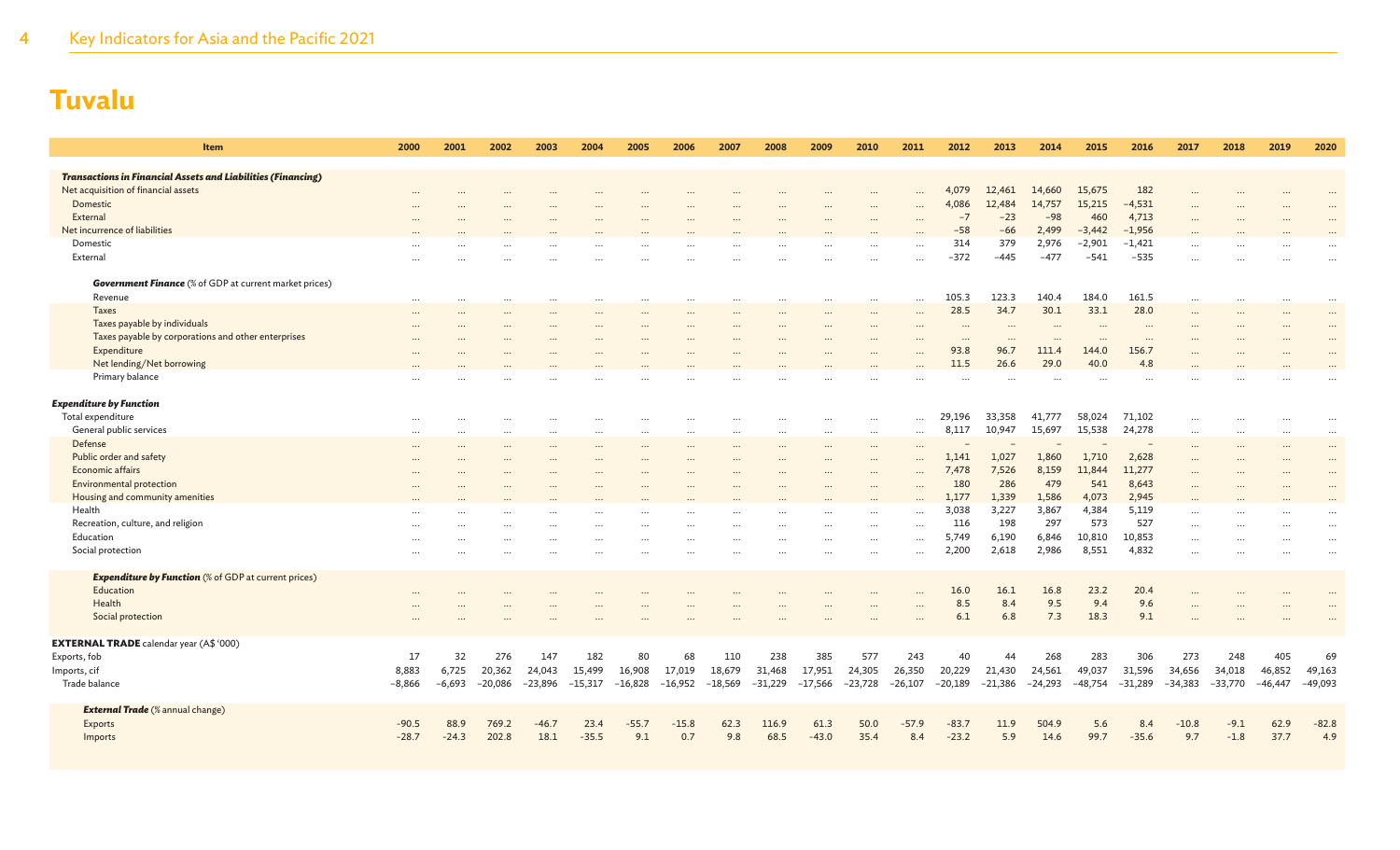| <b>Item</b>                                                       | 2000                 | 2001             | 2002                 | 2003                 | 2004                 | 2005                 | 2006            | 2007                 | 2008             | 2009             | 2010                     | 2011        | 2012        | 2013       | 2014        | 2015                 | 2016        | 2017        | 2018        | 2019        | 2020                 |
|-------------------------------------------------------------------|----------------------|------------------|----------------------|----------------------|----------------------|----------------------|-----------------|----------------------|------------------|------------------|--------------------------|-------------|-------------|------------|-------------|----------------------|-------------|-------------|-------------|-------------|----------------------|
| <b>Direction of Trade</b> calendar year (\$ million)              |                      |                  |                      |                      |                      |                      |                 |                      |                  |                  |                          |             |             |            |             |                      |             |             |             |             |                      |
| Exports, total                                                    | 0.4                  | 0.5              | 1.2                  | 2.1                  | 0.6                  | 0.9                  | 1.3             | 1.9                  | 1.1              | 0.6              | 1.6                      | 0.9         | 10.5        | 1.8        | 8.0         | 2.6                  | 1.2         | 1.3         | 15.2        | 3.1         | 0.8                  |
| 1. Ecuador                                                        | $\cdots$             |                  | $\cdots$             | $\cdots$             |                      | $\cdots$             | $\cdots$        | $\ddotsc$            | $\ddotsc$        | $\cdots$         | $\cdots$                 | $\cdots$    |             | $\ddotsc$  |             |                      | $\cdots$    | 0.0         | 3.4         | 2.3         |                      |
| 2. Kuwait                                                         | $\cdots$             |                  |                      | $\cdots$             |                      |                      |                 | 0.0                  | $\cdots$         | 0.0              | 0.0                      | 0.0         |             | $\cdots$   | 0.0         | 0.0                  | $\ddots$    | 0.0         | 5.0         | 0.0         | $\cdots$             |
| 3. Philippines                                                    |                      |                  | $\ddotsc$            | 0.2                  |                      | $\ddotsc$            | $\cdots$        | $\ddot{\phantom{0}}$ | $\cdots$         | $\ddotsc$        |                          | $\cdots$    |             |            |             |                      |             | $\ddotsc$   | 5.0         | 0.0         | $\ddotsc$            |
| 4. Mexico                                                         | $\ddots$             | $\cdots$         | 0.0                  | $\cdots$             | 0.0                  | 0.0                  | 0.0             | 0.0                  | 0.0              | 0.0              | 0.0                      | 0.0         | 0.0         | 0.0        | 0.0         | 0.1                  | 0.3         | 0.1         | 0.5         | 0.1         | 0.0                  |
| 5. Nigeria                                                        | 0.0                  | 0.1              | 0.0                  | 0.1                  | 0.1                  | 0.1                  | 0.1             | 0.2                  | 0.1              | 0.2              | $\cdots$                 |             | 0.2         | 0.2        | $\cdots$    | 0.2                  | 0.2         | 0.2         | 0.2         | 0.0         | 0.2                  |
| 6. United States                                                  | 0.0                  | 0.0              | 0.0                  | $\cdots$             | 0.0                  | $\cdots$             | $\cdots$        | $\ddotsc$            | $\ddots$         | 0.1              | $\cdots$                 | 0.0         | 0.0         | 0.0        | 0.1         | 0.2                  | 0.1         | 0.2         | 0.1         | 0.2         | 0.1                  |
| 7. Germany                                                        | 0.0                  | 0.0              | 0.0                  | 0.1                  | 0.0                  | 0.0                  | $\cdots$        | $\cdots$             | 0.0              | 0.0              | $\cdots$                 | 0.0         | 0.0         | 0.0        | $\cdots$    | 0.0                  | 0.0         | 0.1         | 0.2         | 0.1         | 0.0                  |
| 8. Bosnia and Herzegovina                                         | $\ddots$             |                  | $\cdots$             | 0.0                  | 0.0                  | 0.0                  | 0.0             | 0.0                  | 0.0              |                  | $\ddots$                 | 0.0         | $\cdots$    | 0.0        | 0.0         | 0.0                  | 0.3         | 0.2         | 0.0         | 0.0         | 0.0                  |
| 9. Singapore                                                      | $\cdots$             | $\cdots$         | $\cdots$             | $\cdots$             | $\cdots$             | $\cdots$             | $\cdots$        | $\cdots$             | $\cdots$         | $\cdots$         | $\cdots$                 | $\cdots$    | 0.0         | 0.0        | 0.0         | 0.1                  | 0.2         | 0.0         | 0.0         | 0.0         | 0.0                  |
| 10. Fiji                                                          |                      |                  | 0.1                  | 0.1                  | 0.1                  | 0.0                  | 0.1             | 0.0                  | 0.0              | 0.0              | 0.0                      | 0.0         | 0.3         | 0.0        | 0.0         | 0.0                  | 0.0         | 0.0         | 0.1         | 0.0         | 0.0                  |
| Imports, total                                                    | 2.6                  | 3.6              | 9.4                  | 17.9                 | 11.6                 | 13.0                 | 14.8            | 20.0                 | 27.0             | 43.1             | 20.3                     | 23.7        | 57.7        | 65.0       | 62.4        | 45.9                 | 41.0        | 57.2        | 46.9        | 71.8        | 237.7                |
| 1. Tanzania, United Republic of                                   | $\cdots$             | $\cdots$         | $\cdots$             | $\cdots$             | $\cdot \cdot \cdot$  | $\cdots$             | $\cdots$        | $\cdots$             | $\cdots$         | $\cdots$         | $\cdot$ .                | $\cdots$    |             | 0.1        | $\cdots$    | $\cdots$             | $\cdots$    | $\cdots$    | $\cdots$    | 23.5        | 196.4                |
| 2. Singapore                                                      | 0.0                  | 0.0              | 0.3                  | 0.3                  | 0.3                  | 2.3                  | 0.3             | 0.1                  | 0.1              | 0.1              | 0.1                      | 0.1         | 30.5        | 46.9       | 38.2        | 16.4                 | 19.0        | 14.8        | 23.0        | 21.7        | 9.3                  |
| 3. Fiji                                                           | $\cdots$             | 1.2              | 3.2                  | 7.1                  | 2.7                  | 2.5                  | 2.4             | 6.4                  | 6.3              | 2.1              | 1.4                      | 2.1         | 3.4         | 2.1        | 3.0         | 3.2                  | 3.4         | 7.0         | 3.7         | 3.5         | 3.4                  |
| 4. Australia                                                      | 1.0                  | 0.7              | 3.2                  | 4.8                  | 4.7                  | 4.4                  | 4.9             | 5.2                  | 4.8              | 4.2              | 3.2                      | 3.0         | 2.7         | 2.9        | 2.7         | 8.4                  | 3.1         | 4.8         | 2.8         | 5.7         | 3.5                  |
| 5. Korea, Republic of                                             | $\cdots$             | 0.0              | 0.1                  | 0.1                  | 0.1                  | 0.1                  | 0.1             | 0.3                  | 0.3              | 0.3              | 0.5                      | 0.6         | 0.4         | 0.5        | 0.5         | 0.5                  | 0.5         | 5.1         | 0.5         | 0.6         | 9.6                  |
| 6. New Zealand                                                    | 0.3                  | 0.5              | 1.1                  | 1.4                  | 1.6                  | 1.3                  | 2.1             | 2.4                  | 4.6              | 1.9              | 2.0                      | 3.6         | 2.0         | 1.9        | 6.9         | 3.7                  | 3.1         | 3.4         | 2.6         | 4.7         | 1.7                  |
| 7. Japan                                                          | 0.2                  | 0.2              | 0.6                  | 0.1                  | 0.6                  | 0.5                  | 1.9             | 2.3                  | 4.3              | 7.3              | 5.8                      | 4.1         | 2.1         | 4.2        | 1.8         | 2.4                  | 2.0         | 2.2         | 2.6         | 2.6         | 3.3                  |
| 8. United States                                                  | 0.0                  | 0.0              | 0.0                  |                      | 0.2                  | 0.0                  | 0.0             | $\cdots$             | 0.2              | 0.2              | 1.0                      | 1.4         | 1.2         | 1.1        | 1.2         | 1.2                  | 2.3         | 1.7         | 2.7         | 1.7         | 3.3                  |
| 9. South Africa                                                   | $\cdots$             |                  | 0.0                  | $\cdots$             | $\ddotsc$            |                      | $\cdots$        |                      | $\ddotsc$        |                  | 0.2                      | 0.4         | 1.4         | 0.4        | 0.6         | 1.0                  | 1.0         | 2.1         | 0.6         | 0.6         | 0.2                  |
| 10. Chile                                                         | 0.0                  | 0.0              | $\cdots$             |                      | 0.0                  |                      | 0.0             | $\ddotsc$            | $\ddotsc$        | 0.1              | $\ddots$                 | $\ddots$    |             | 0.0        |             |                      | $\ddots$    | 2.7         |             | $\cdots$    | $\ddots$             |
| <b>BALANCE OF PAYMENTS<sup>d</sup> calendar year (\$ million)</b> |                      |                  |                      |                      |                      |                      |                 |                      |                  |                  |                          |             |             |            |             |                      |             |             |             |             |                      |
| Current account                                                   | 7.5                  | $-3.8$           | 1.7                  | $-11.7$              |                      |                      | $-0.3$          | $-0.6$               | $-3.9$           | 7.6              | $-1.2$                   | $-14.3$     | 5.9         | $-2.8$     | $-1.4$      | $-25.9$              | 5.7         | 5.2         | 26.0        | $-9.1$      | $\cdots$             |
| Balance on goods                                                  | $-9.0$               | $-9.3$           | $-14.2$              | $-18.5$              | $\cdots$             | $\ddots$             | $-9.2$          | $-11.6$              | $-15.4$          | $-12.5$          | $-17.1$                  | $-7.6$      | $-1.6$      | $-16.9$    | $-17.6$     | $-42.6$              | $-19.3$     | $-19.9$     | $-18.5$     | $-35.9$     | $\ldots$             |
| Exports                                                           | 0.3                  | 0.2              | 0.2                  | 0.3                  | $\cdots$             | $\cdots$             | 0.5             | 0.4                  | 0.5              | 0.5              | 0.5                      | 10.5        | 20.6        | 0.3        | 0.4         | 0.5                  | 0.5         | 0.4         | 0.2         | 0.5         | $\cdots$             |
| Imports                                                           | $-9.3$               | $-9.5$           | $-14.4$              | $-18.8$              |                      | $\cdots$             | $-9.6$          | $-12.0$              | $-15.9$          | $-12.9$          | $-17.5$                  | 18.2        | 22.2        | 17.2       | 17.9        | 43.0                 | 19.8        | 20.4        | 18.7        | 36.4        | $\cdots$             |
| <b>Balance on services</b>                                        | $-7.1$               | $-6.1$           | $-4.9$               | $-6.7$               |                      | $\cdots$             | 1.3             | 3.2                  | $-1.5$           | 4.6              | $-1.3$                   | $-31.2$     | $-23.1$     | $-26.1$    | $-26.7$     | $-32.8$              | $-33.8$     | $-28.7$     | $-32.5$     | $-28.4$     | $\cdots$             |
| Credit                                                            | 4.4                  | 3.6              | 3.9                  | 4.8                  |                      | $\cdots$             | 18.6            | 19.6                 | 24.6             | 24.7             | 23.6                     | 4.3         | 4.5         | 5.4        | 5.3         | 6.6                  | 7.1         | 8.5         | 8.5         | 9.8         | $\cdots$             |
| Debit                                                             | $-11.4$              | $-9.7$           | $-8.8$               | $-11.5$              | $\ddotsc$            | $\ddotsc$            | $-17.3$         | $-16.4$              | $-26.1$          | $-20.1$          | $-24.9$                  | 35.5        | 27.5        | 31.5       | 32.0        | 39.4                 | 40.9        | 37.2        | 41.1        | 38.2        | $\cdots$             |
| Balance on primary income                                         | $\ddots$             | $\ddotsc$        | $\cdots$             |                      |                      |                      | $\ddotsc$       | $\sim$               | $\ddotsc$        | $\ddotsc$        | $\overline{\phantom{a}}$ | 9.7         | 9.5         | 31.2       | 26.7        | 31.2                 | 37.1        | 35.4        | 50.9        | 33.2        | $\cdots$             |
| Credit                                                            |                      |                  |                      |                      |                      |                      |                 |                      |                  |                  |                          | 10.9        | 14.2        | 31.4       | 26.8        | 31.4                 | 37.2        | 35.5        | 51.0        | 33.3        | $\cdots$             |
| Debit<br>Balance on secondary income                              | $\cdots$<br>23.6     | $\cdots$<br>11.5 | $\cdots$<br>20.8     | $\cdots$<br>13.5     |                      |                      | $\cdots$<br>7.6 | $\ddots$<br>7.9      | $\ddots$<br>13.0 | $\cdots$<br>15.4 | $\ddots$<br>17.2         | 1.2<br>14.8 | 4.7<br>21.0 | 0.2<br>9.1 | 0.2<br>16.1 | 0.1<br>18.2          | 0.1<br>21.8 | 0.1<br>18.5 | 0.1<br>26.0 | 0.1<br>22.1 | $\cdots$             |
| Credit                                                            | 25.1                 | 13.2             | 22.4                 | 15.5                 |                      | $\cdots$             | 9.1             | 9.9                  | 15.1             | 17.1             | 19.1                     | 17.2        | 23.2        | 9.9        | 17.0        | 19.1                 | 22.5        | 19.2        | 27.2        | 22.8        | $\cdots$             |
| Debit                                                             | $-1.5$               | $-1.7$           | $-1.6$               | $-2.0$               |                      | $\ddots$             | $-1.5$          | $-2.0$               | $-2.1$           | $-1.6$           | $-1.9$                   | 2.5         | 2.3         | 0.8        | 0.9         | 0.9                  | 0.7         | 0.7         | 1.2         | 0.7         | $\cdots$             |
| Capital account                                                   |                      |                  |                      |                      |                      | $\cdots$             | 8.1             | 1.7                  | 17.2             | $-6.0$           | $-2.9$                   | 15.2        | 8.7         | 5.9        | 6.3         | 39.9                 | 13.2        | 9.1         | 10.4        | 25.6        | $\cdots$             |
| Credit                                                            | $\cdots$<br>$\cdots$ | $\cdots$         | $\cdots$<br>$\cdots$ | $\cdots$<br>$\cdots$ | $\cdots$<br>$\cdots$ | $\cdots$<br>$\cdots$ | $\cdots$        | $\ddotsc$            | $\cdots$         |                  | $\cdots$                 | $\cdots$    |             | $\cdots$   |             | $\ddot{\phantom{a}}$ | $\cdots$    |             | $\ddotsc$   | $\cdots$    | $\cdots$<br>$\cdots$ |
| Debit                                                             | $\ddotsc$            |                  |                      | $\cdots$             |                      |                      | $\cdots$        | $\ddotsc$            |                  | $\cdots$         | $\ddots$                 | $\cdots$    | $\cdots$    | $\cdots$   | $\cdots$    | $\cdots$             | $\cdots$    | $\cdots$    | $\cdots$    | $\cdots$    | $\cdots$             |
| <b>Financial account</b>                                          |                      |                  |                      |                      |                      |                      |                 |                      |                  |                  |                          | $-2.4$      | $-12.2$     | 16.5       | 12.5        | 17.9                 | 18.2        | 15.6        | 40.0        | 8.5         |                      |
| Direct investment                                                 |                      |                  |                      |                      |                      |                      |                 |                      |                  |                  |                          | $-0.1$      | 1.7         | $\cdots$   |             |                      | $\cdots$    | $\cdots$    | $\cdots$    | $\cdots$    |                      |
| Portfolio investment                                              |                      |                  |                      |                      |                      |                      |                 |                      |                  |                  |                          |             | $-7.2$      | 3.4        | 1.9         | 9.7                  | 6.1         | 12.9        | 33.8        | 5.9         |                      |
| Financial derivatives                                             |                      |                  |                      |                      |                      |                      |                 |                      |                  |                  |                          |             |             |            |             |                      |             |             |             | $\ddotsc$   |                      |
| Other investment                                                  |                      |                  |                      |                      |                      |                      |                 |                      |                  |                  |                          | $-2.4$      | $-6.6$      | 0.4        | 0.3         | 0.8                  | 1.6         | 0.3         | 0.3         | 0.5         |                      |
|                                                                   |                      |                  |                      |                      |                      |                      |                 |                      |                  |                  |                          |             |             |            |             |                      |             |             |             |             |                      |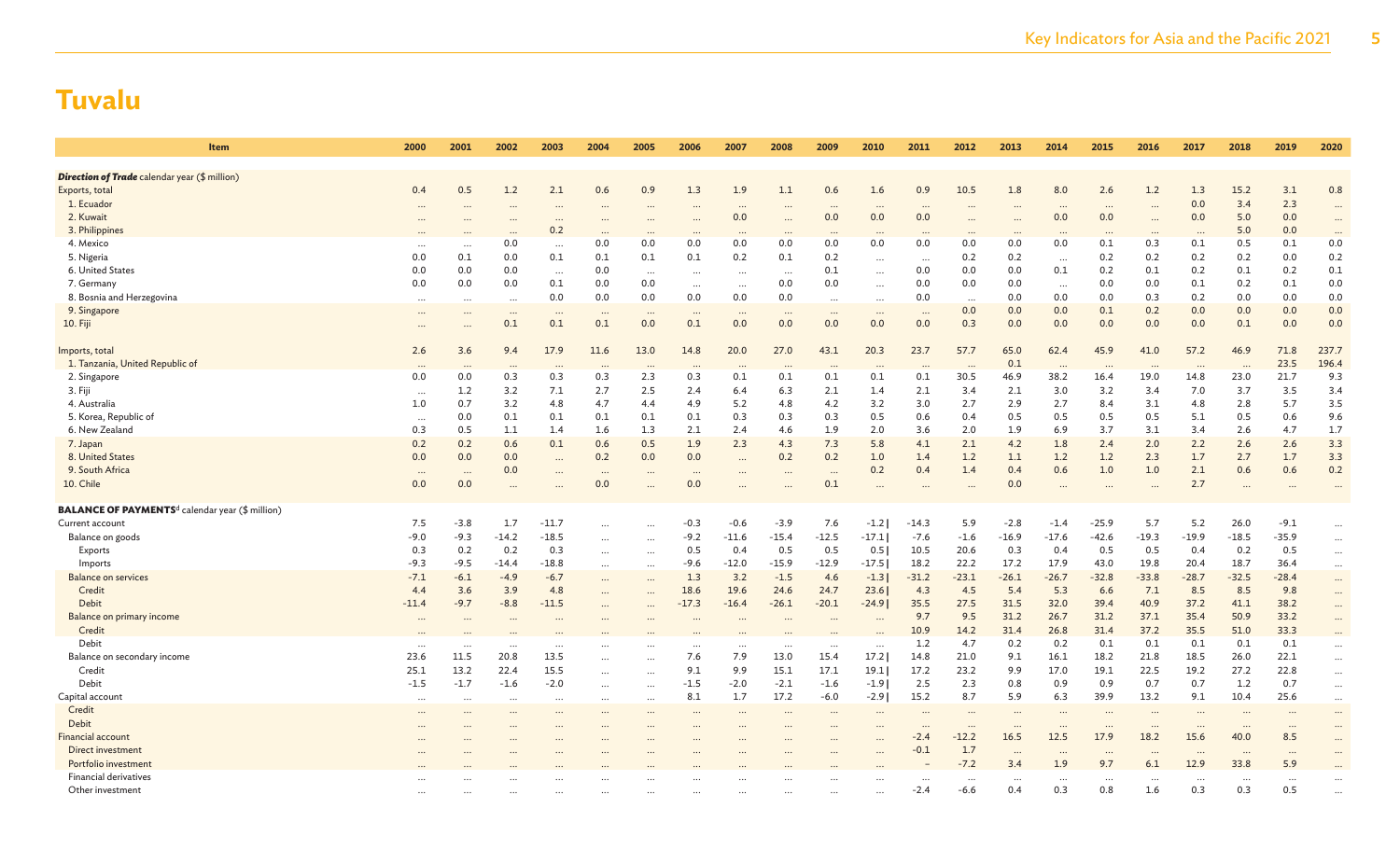| Item                                                           | 2000     | 2001     | 2002     | 2003     | 2004     | 2005     | 2006     | 2007     | 2008     | 2009    | 2010      | 2011     | 2012     | 2013    | 2014    | 2015     | 2016    | 2017    | 2018     | 2019     | 2020     |
|----------------------------------------------------------------|----------|----------|----------|----------|----------|----------|----------|----------|----------|---------|-----------|----------|----------|---------|---------|----------|---------|---------|----------|----------|----------|
|                                                                |          |          |          |          |          |          |          |          |          |         |           |          |          |         |         |          |         |         |          |          |          |
| Reserve assets                                                 | $\cdots$ | $\cdots$ | $\cdots$ | $\cdots$ |          | $\cdots$ |          |          |          |         | $\cdot$ . | $\cdots$ | $\cdots$ | 12.6    | 10.2    | 7.5      | 10.5    | 2.4     | 5.9      | 2.0      | $\cdots$ |
| Net errors and omissions                                       | $\cdots$ | $\cdots$ | $\cdots$ | $\cdots$ | $\cdots$ | $\cdots$ | 0.9      | 1.3      | $-8.1$   | 1.2     | 0.6       | $-0.1$   | $-1.4$   | 13.4    | 7.6     | 4.0      | $-0.7$  | 1.3     | 3.7      | $-8.0$   | $\cdots$ |
| Overall balance                                                | $\cdots$ | $\cdots$ | $\cdots$ | $\cdots$ | $\cdots$ | $\cdots$ | 8.7      | 2.3      | 5.1      | 2.7     | $-3.6$    | $-1.7$   | 0.9      | 33.0    | 24.9    | 35.9     | 36.4    | 31.2    | 80.1     | 17.0     | $\cdots$ |
| Reserves and related items                                     | $\cdots$ | $\cdots$ | $\cdots$ | $\cdots$ |          | $\cdots$ | $\cdots$ | $\cdots$ | $\cdots$ |         | $\cdots$  | 1.7      | $-0.9$   | $-33.0$ | $-24.9$ | $-35.9$  | $-36.4$ | $-31.2$ | $-80.1$  | $-17.0$  | $\cdots$ |
| International investment position                              | $\cdots$ |          |          |          |          |          |          |          |          |         | $\cdots$  |          | $\cdots$ | 201.2   | 188.7   | 172.2    | 195.    | 215.3   | 246.1    | 237.1    | $\cdots$ |
| <b>Balance of Payments</b> (% of GDP at current market prices) |          |          |          |          |          |          |          |          |          |         |           |          |          |         |         |          |         |         |          |          |          |
| Exports                                                        | 2.1      | 1.6      | 1.4      | 1.6      |          |          | 2.0      | 1.5      | 1.7      | 1.7     | 1.5       | 27.5     | 55.4     | 0.9     | 1.0     | 1.3      | 1.2     | 0.9     | 0.4      | 0.9      |          |
| Imports                                                        | 67.0     | 71.3     | 92.8     | 102.4    | $\cdots$ | $\cdots$ | 42.1     | 44.6     | 53.1     | 48.1    | 55.8      | 47.5     | 59.6     | 46.5    | 48.8    | 122.8    | 48.0    | 45.0    | 38.8     | 67.2     | $\cdots$ |
|                                                                |          | $-69.7$  |          | $-100.9$ | $\cdots$ | $\cdots$ | $-40.1$  | $-43.1$  | $-51.4$  |         |           | $-20.0$  |          |         |         | $-121.5$ |         |         | $-38.4$  |          | $\cdots$ |
| Balance on goods                                               | $-64.9$  |          | $-91.4$  |          | $\cdots$ |          |          |          |          | $-46.3$ | $-54.3$   |          | $-4.2$   | $-45.6$ | -47.8   |          | $-46.8$ | $-44.0$ |          | $-66.3$  | $\cdots$ |
| Current account balance                                        | 54.5     | $-28.8$  | 11.0     | $-63.6$  | $\cdots$ | $\cdots$ | $-1.3$   | $-2.2$   | $-13.1$  | 28.1    | $-3.8$    | $-37.5$  | 15.9     | $-7.5$  | $-3.9$  | $-74.0$  | 13.9    | 11.5    | 53.9     | $-16.9$  | $\cdots$ |
| Overall balance                                                | $\cdots$ | $\cdots$ | $\cdots$ | $\cdots$ | $\cdots$ | $\cdots$ | 37.8     | 8.7      | 17.1     | 9.8     | $-11.4$   | $-4.3$   | 2.5      | 88.8    | 67.7    | 102.4    | 88.1    | 68.9    | 166.5    | 31.4     | $\cdots$ |
| <b>EXCHANGE RATES (A\$-\$)</b>                                 |          |          |          |          |          |          |          |          |          |         |           |          |          |         |         |          |         |         |          |          |          |
| End of period                                                  | 1.8      | 2.0      | 1.8      | 1.3      | 1.3      | 1.4      | 1.3      | 1.1      | 1.4      | 1.1     | 1.0       | 1.0      | 1.0      | 1.1     | 1.2     | 1.4      | 1.4     | 1.3     | 1.4      | 1.4      | 1.3      |
| Average of period                                              | 1.7      | 1.9      | 1.8      | 1.5      | 1.4      | 1.3      | 1.3      | 1.2      | 1.2      | 1.3     | 1.1       | 1.0      | $1.0\,$  | 1.0     | 1.1     | 1.3      | 1.3     | 1.3     | 1.3      | 1.4      | 1.5      |
| <b>EXTERNAL INDEBTEDNESS</b> as of end of year (\$ million)    |          |          |          |          |          |          |          |          |          |         |           |          |          |         |         |          |         |         |          |          |          |
| Total debt outstanding and disbursed <sup>e</sup>              | 4.0      | 5.0      | 5.0      | $\cdots$ | $\cdots$ | $\cdots$ | 10.5     | 11.4     | 14.5     | 14.3    | 15.4      | 16.0     | 7.3      | 19.2    | 22.0    | 18.7     | 18.0    | 16.2    | $\cdots$ | $\cdots$ |          |
| External debt (% of GDP)                                       | 28.9     | 37.7     | 32.2     | $\cdots$ | $\cdots$ | $\cdots$ | 45.7     | 42.1     | 48.3     | 53.0    | 49.1      | 41.7     | 19.7     | 51.8    | 59.9    | 53.5     | 45.4    | 37.0    | $\cdots$ | $\cdots$ | $\cdots$ |

... = data not available; | = marks break in series; - = magnitude equals zero; 0.0 = magnitude is less than half of unit employed; \$ = United States dollars; A\$ = Australian dollars;

 $\text{cif} = \text{cost}, \text{ insurance}, \text{and freight}; \text{fob} = \text{free} \text{ on } \text{board}; \text{km}^2 = \text{square} \text{ kilometer}; \text{kWh} = \text{kilowatt-hour}; \text{GDP} = \text{gross domestic product}.$ 

a For 2013–2020, the total population is derived from the intercensal estimates between 2012 and 2017 census years.

b Refers to house rentals, house maintenance, fuel and electricity, and household appliances.

c Includes education, telecommunications, and entertainment.

d For 2000–2010, data are based on the IMF's Balance of Payments Manual (fourth edition). For 2011 onward, data are based on the IMF's Balance of Payments and International Investment Position Manual (sixth edition).

e For 2000–2002, data refer to total identified external debt. For 2012–2017, data refer to public and private sector external debt.

#### **Sources:**

| Population               | For 2000-2011: Secretariat of the Pacific Community. http://www.spc.int/sdd/ (accessed 27 May 2015).<br>For 2012: Government of Tuvalu, Central Statistics Division (CSD). Tuvalu Population and Housing Mini-Census 2017. https://tuvalu.prism.spc.int/index.php/tuvalu-documents (accessed 25 May 2020).<br>For 2013-2020: Asian Development Bank estimates. |
|--------------------------|----------------------------------------------------------------------------------------------------------------------------------------------------------------------------------------------------------------------------------------------------------------------------------------------------------------------------------------------------------------|
| <b>National Accounts</b> | CSD. Official communication, 18 June 2021; past communication.                                                                                                                                                                                                                                                                                                 |
| Production Index         |                                                                                                                                                                                                                                                                                                                                                                |
| Agriculture              | Food and Agriculture Organization of the United Nations. FAOSTAT Database. http://www.fao.org/faostat/en/#data (accessed 19 April 2021).                                                                                                                                                                                                                       |
| Energy                   | For 2000-2006: CSD. Prism. http://www.spc.int/prism/country/tv/stats/ (accessed July 2006); statistical reports.<br>For 2007-2019: United Nations Statistics Division. Energy Statistics Database. http://data.un.org/Data.aspx?d=EDATA&f=cmID%3aEL (accessed 4 February 2021).                                                                                |
| Price Indexes            | CSD. Official communication, 18 June 2021; past communication.                                                                                                                                                                                                                                                                                                 |
| Government Finance       | CSD. Official communication, 18 June 2021; past communication.                                                                                                                                                                                                                                                                                                 |